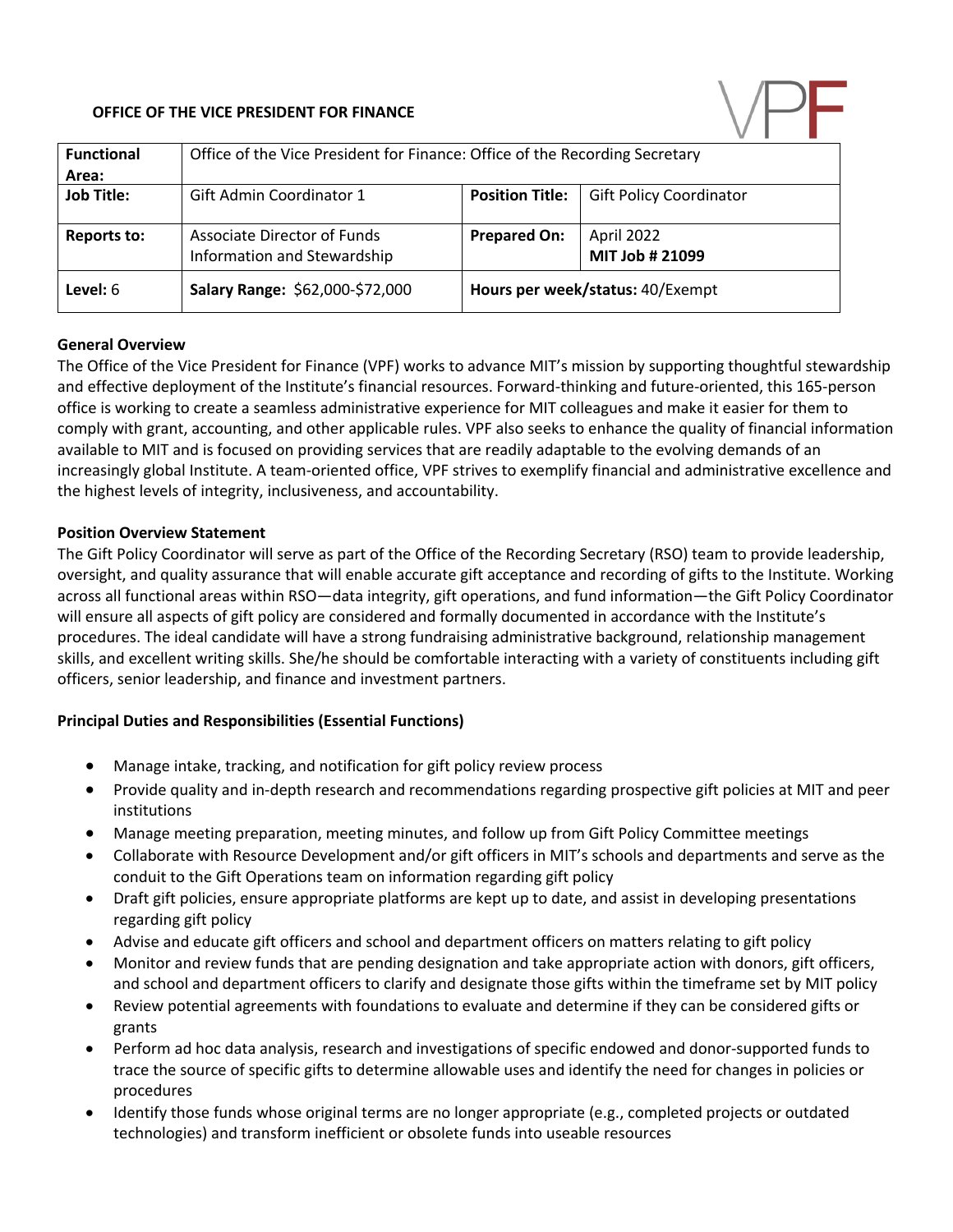- Determine appropriate means and actions to modify fund terms through internal approval, donor consent, or partnering with the Office of the General Counsel or outside legal counsel
- Act as a resource to provide clarity and explanation on Institute policy on the MIT endowment and perform calculations to assist gift officers in determining appropriate gift levels
- Assist in production and distribution of annual financial reports to donors of endowed funds, including managing financial data
- Resolve issues across a broad spectrum of funds-related topics and provide exemplary and timely customer service when handling donor inquiries made by email, phone, or in person
- May help train junior members of the team
- Special projects and other duties as necessary

# **Qualifications**

**Required**

- A minimum of two years of professional experience in at least one of the following: gift administration, finance, governance of charitable funds, or nonprofit operations
- Bachelor's degree in business administration or related field
- Demonstrated experience working with databases and/or data processing, preferably including familiarity with SQL or other programming languages
- At least one year of demonstrated experience delivering customer service
- Advanced knowledge of MS Excel and a strong level of comfort using MS Word and Outlook
- Demonstrated experience acting as a resource to guide a range of constituents through a complex administrative or financial landscape
- Ability to think strategically about complex issues and to work with multiple resources to find solutions
- Meticulous attention to detail and the ability to track multiple deadlines at once
- Strong verbal and writing skills, high attention to detail and follow-up, and excellent organizational skills
- Ability to form partnerships with a variety of constituencies including gift officers, senior leadership, legal and finance/investment partners
- Ability to manage confidential information with discretion and tact
- An exceptional work ethic and track record of personal initiative
- Outstanding interpersonal and communications skills, notably, the ability to listen, speak, and write well
- Must be flexible and adaptable to new programs in an emerging and changing environment

## **Preferred**

- Familiarity with Ellucian CRM Advance gift system or similar fundraising database
- Experience developing policies and procedures in a legal or fundraising context
- Experience with database querying and data manipulation tools
- Previous professional experience in higher education or non-profit environment

## **Supervision Received**

Receives supervision from the Associate Director of Funds Information and Stewardship

## **Supervision Exercised**

None

## **Remote Work**

MIT is committed to supporting a safe and equitable workplace. MIT and VPF are developing guidance, policies, and models for returning to work on campus in the fall. As of March 2022, this position is designated as one that can be performed in a hybrid model of one day per week in the office every week, and is subject to change.